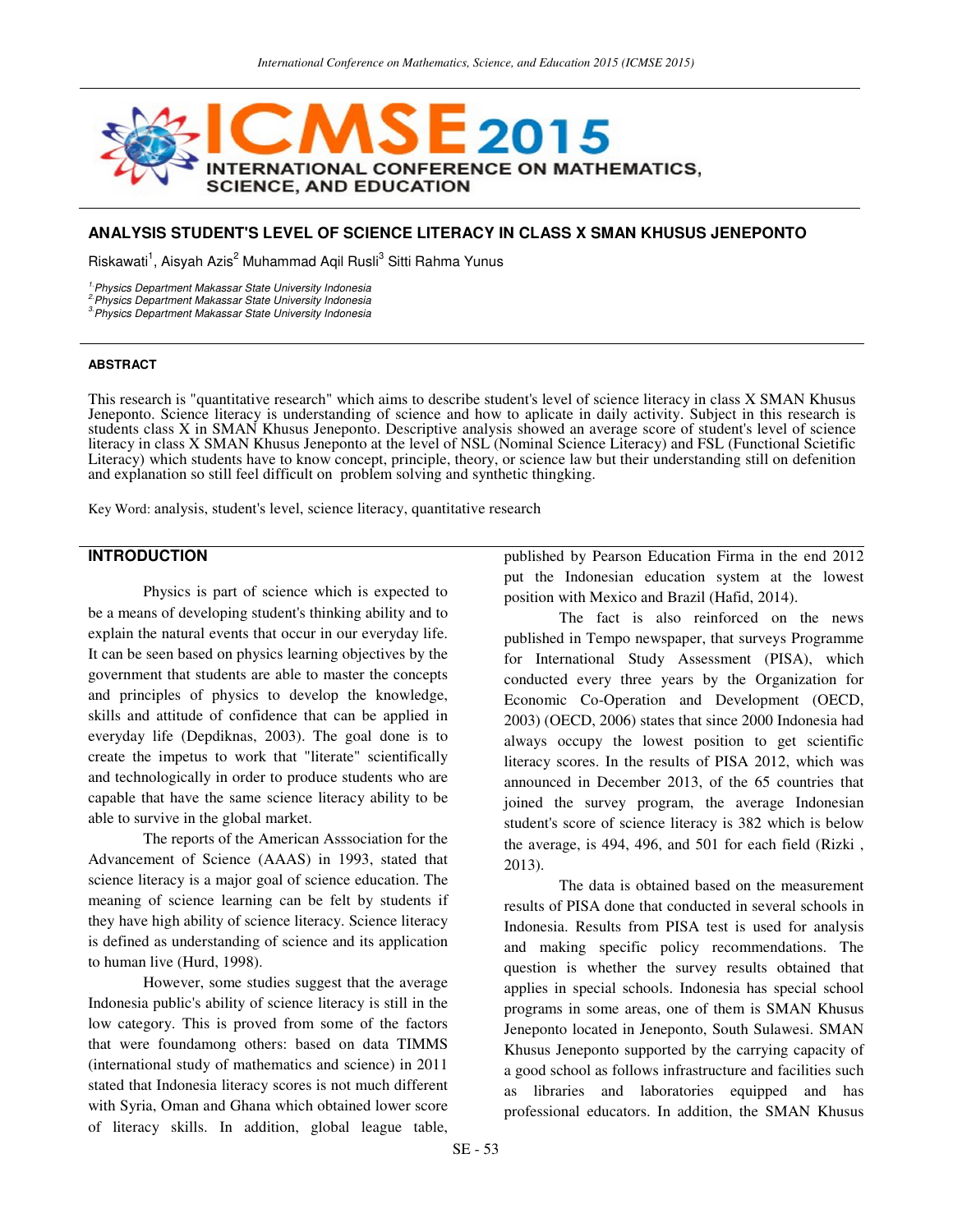Jeneponto is also supported by a high intake of students as evidenced from the high average scores obtained by learning results 84.64. Higher average scores obtained can show that the learning process is carried out in the schools performing well. By its enforceability of the learning process in schools, should be able to produce students who have high literacy skills.

Science literacy is very close relation to the success of the learning process is implemented in schools on the cognitive and affective in the form of scores or learning outcomes. Soobard & Rannikmae (2011), states that the measurement capability developed science literacy students to identify learning outcomes of students in science subjects at school.

Based on background problems above, it conducted a study to examine how the image of science literacy skills of students entitled " Analysis Student's Level of Science Literacy in Class X SMAN Khusus Jeneponto". This research focus on "How the science literacy skills description of students in the class X SMAN Khusus Jeneponto?"

Purpose of this research is to knowing the science literacy skills description of students in class X SMAN Khusus Jeneponto.

### **METHODS**

This was quantitative research which aims to describe the student's ability of science literacy in class X SMAN Khusus Jeneponto in the second semester of the academic year 2014/2015. The subjects were all students in class X SMAN Khusus Jeneponto as many as 40 students. The variable used in this research is the ability of science literacy that constrained operationally, is the scores achieved students after taking the ability test of science literacy are divided into five categories, namely: 1) Scientific illiteracy (SI), 2) Nominal Scientific Literacy (NSL), 3) Functional Scientific Literacy ( FSL), 4) Conceptual Scientific Literacy (CSL), and 5) Multidimensional Scientific Literacy (MSL) (Bybee, 1997). Before coming up with result, assessment is validated by experts.

Data collection conducted after research by collecting all the scores as the results of measurement student's science literacy skills. Student's answer collected then examined by three (3) the examiner and analyzed by researcher to obtain research results are correct. Data science literacy scores of students were analyzed using quantitative descriptive analysis. This analysis is shown in the mean form, standard deviation (SD), the maximum score, minimum score, variance, idel lowest scores, and maximum ideal score.

**Tabel 1**. Description of Science Literacy Ability for Each Level (Soobard, 2011; Bybee 1997; Schwartz, 2006)

| Level                                 | <b>Description</b>                                            |  |  |  |
|---------------------------------------|---------------------------------------------------------------|--|--|--|
|                                       | The students do not have the vocabulary or                    |  |  |  |
|                                       | terms of science, scientific concepts, context                |  |  |  |
| <b>SI</b>                             | and do not able to identify any questions or                  |  |  |  |
|                                       | problems that can't answer anything on the                    |  |  |  |
| answer sheet is provided.             |                                                               |  |  |  |
|                                       | The students agree with what is stated another                |  |  |  |
|                                       | person without any ideas of their own. In                     |  |  |  |
| <b>NSL</b><br>addition.<br>because    | the understanding<br>of                                       |  |  |  |
| is<br>learners                        | still<br>limited<br>SO <sub>2</sub><br>much                   |  |  |  |
|                                       | misunderstanding (misconception).                             |  |  |  |
| <b>Students</b>                       | can describe the<br>meaning<br>of                             |  |  |  |
|                                       | concepts, principles, laws and theories right of              |  |  |  |
| <b>FSL</b>                            | textbooks in the form of basic facts but                      |  |  |  |
|                                       | understanding is still very limited aspect of the             |  |  |  |
| definition and understanding.         |                                                               |  |  |  |
| The                                   | students begin to<br>develop<br>their                         |  |  |  |
|                                       | understanding of concepts, principles, laws                   |  |  |  |
|                                       | and theories in a scientific discipline. The                  |  |  |  |
|                                       | students utilize the concept of interdisciplinary             |  |  |  |
| demonstrate<br>and                    | understanding<br>and                                          |  |  |  |
| <b>CSL</b><br>interconnectedness. The | students have<br>an                                           |  |  |  |
|                                       | understanding of the problem, justify answers                 |  |  |  |
|                                       | with the correct information from the text,                   |  |  |  |
|                                       | charts or tables. The students are able to                    |  |  |  |
| analyze alternative solutions.        |                                                               |  |  |  |
|                                       | The students take advantage of a variety of                   |  |  |  |
|                                       | concepts and demonstrate the ability<br>to                    |  |  |  |
|                                       | connect these concepts with everyday life. The                |  |  |  |
|                                       | students understand how science, society and                  |  |  |  |
| MSL                                   | technology are interrelated and influence each                |  |  |  |
|                                       |                                                               |  |  |  |
|                                       | other. The students also<br>an                                |  |  |  |
|                                       | demonstrate<br>understanding of the nature of science through |  |  |  |

### **RESULT AND EXPLANATION**

Based on the student's ability score of science literacy, the following will be presented the results of the descriptive analysis.

|  |  | <b>Table 2.</b> Statistics of Science Literacy Test Results. |
|--|--|--------------------------------------------------------------|
|  |  |                                                              |

| <b>Statistics</b>   | <b>Value Statistics</b> |  |  |
|---------------------|-------------------------|--|--|
| Number of subjects  | 40                      |  |  |
| Minimum ideal score | 10                      |  |  |
| Ideal score maximum | 50                      |  |  |
| Minimum score       | 15                      |  |  |
| Maximum score       | 29                      |  |  |
| Average score       | 25,30                   |  |  |
| deviation Standard  | 2,69                    |  |  |
| Variance            | 7.24                    |  |  |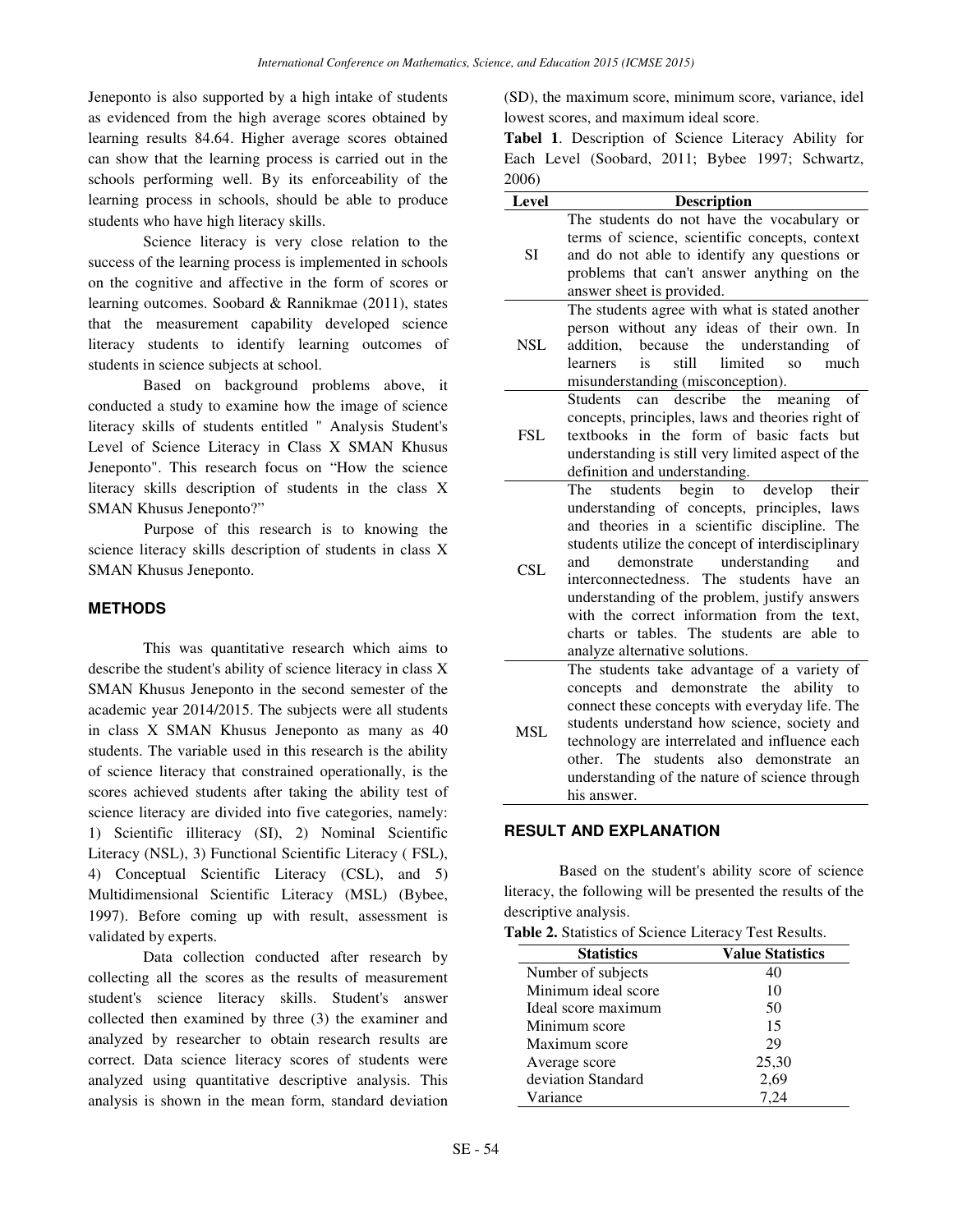Table 2. above shows that from the maximum ideal score is entered gained an average score is 25,30 with a standard deviation 2,69 which means that any tendency of the data is in the range of between  $22,51 \pm$ 2,69 to 27,99. From the table also obtained the variance of 7,24 means that the variance to get to the left to right is 7,24.

**Table 3.** Frequency Distribution and Cumulative percentage from Students Answer.

| Level                                                |     | Frequency Percentage $(\% )$ |
|------------------------------------------------------|-----|------------------------------|
| Scinetific Illiteracy (SI)                           | 20  | 5,00                         |
| <i>Nominal Scientific</i><br>Literacy (NSL)          | 185 | 46,25                        |
| <b>Functional Scientific</b><br>Literacy (FSL)       | 159 | 39.75                        |
| Conseptual Scientific<br>Literacy (CSL)              | 35  | 8.75                         |
| <i>Multidimentional</i><br>Scientific Literacy (MSL) | 1   | 0.25                         |
| Total                                                | 401 | 100                          |

Table 3. above can be presented in the form of a bar chart in Figure 1.



**Figure 1.** Graph Percentage of Student's Answer Based on Ability Level of Science Literacy

Figure 2 shows that student's answers in class X dominated the NSL level as many as 185 answer, or 46, 25% and FSL levels as many as 159 answer or 39.75% of the total answers in class X.

This percentage indicates that students were generally only able to know the concepts, principles, theories, or laws of science correctly but their understanding is very limited on the definition aspects so they feel difficult in problem solving and synthetic thinking. It can be seen from a few students answers who just know the concept or specific laws that apply to question acquired from physics lessons at school but does not be able to explain more about the causes, reasons and impact. Another percentage also indicates that students in

some form of question (matter) had a lot of misunderstanding (misconseption) if given science literacy question that requires high analytical, as in item number 10 on the noon topic. It is shown from the majority of students who were not able to answer correctly on the answer sheet provided so give big contributing on NSL level.

Students will have difficulty to answer about the ability of science literacy in MSL level because at this level requires answers which demands of students not only understand the concepts, laws and theories of science but in need of some concepts and demonstrate the ability to connect these concepts in daily life. Students should also understand how science, society and technology are interrelated and influence each other. This is evidenced from the data obtained that is why only one person who are able to answer to the MSL level or 0.25% of total answers on the item number 9 (starlight).

**Table 4.** Distribution of Score Average of Science Literacy Ability for Every Item.

| N <sub>0</sub> | <b>Topics</b>             | Score | Average |
|----------------|---------------------------|-------|---------|
| 1              | Climb Mount 1             | 116   | 2,90    |
| $\mathfrak{D}$ | Climb Mount 2             | 129   | 3,23    |
| 3              | Climb Mount 3             | 94    | 2,35    |
| 4              | Newton's Law              | 118   | 2,95    |
| 5              | Energy                    | 88    | 2,20    |
| 6              | Temperature and Heat      | 106   | 2,65    |
| 7              | Temperature and Heat<br>2 | 89    | 2,23    |
| 8              | Energy                    | 85    | 2,13    |
| 9              | Optics                    | 113   | 2,83    |
| 10             | Noon                      | 74    | 1,85    |
|                | All Items                 | 1012  | 2,53    |

Table 4. above can be presented in the form of a bar chart in Figure 2.



**Figure 2.** Graph Average Student's Score for Each Item

Based on figure 2, shows that the average students ability of science literacy for 10 items tested question gained an average of 2.58. These results indicate that the ability of science literacy from 10 items question are between NSL and FSL level. Previous research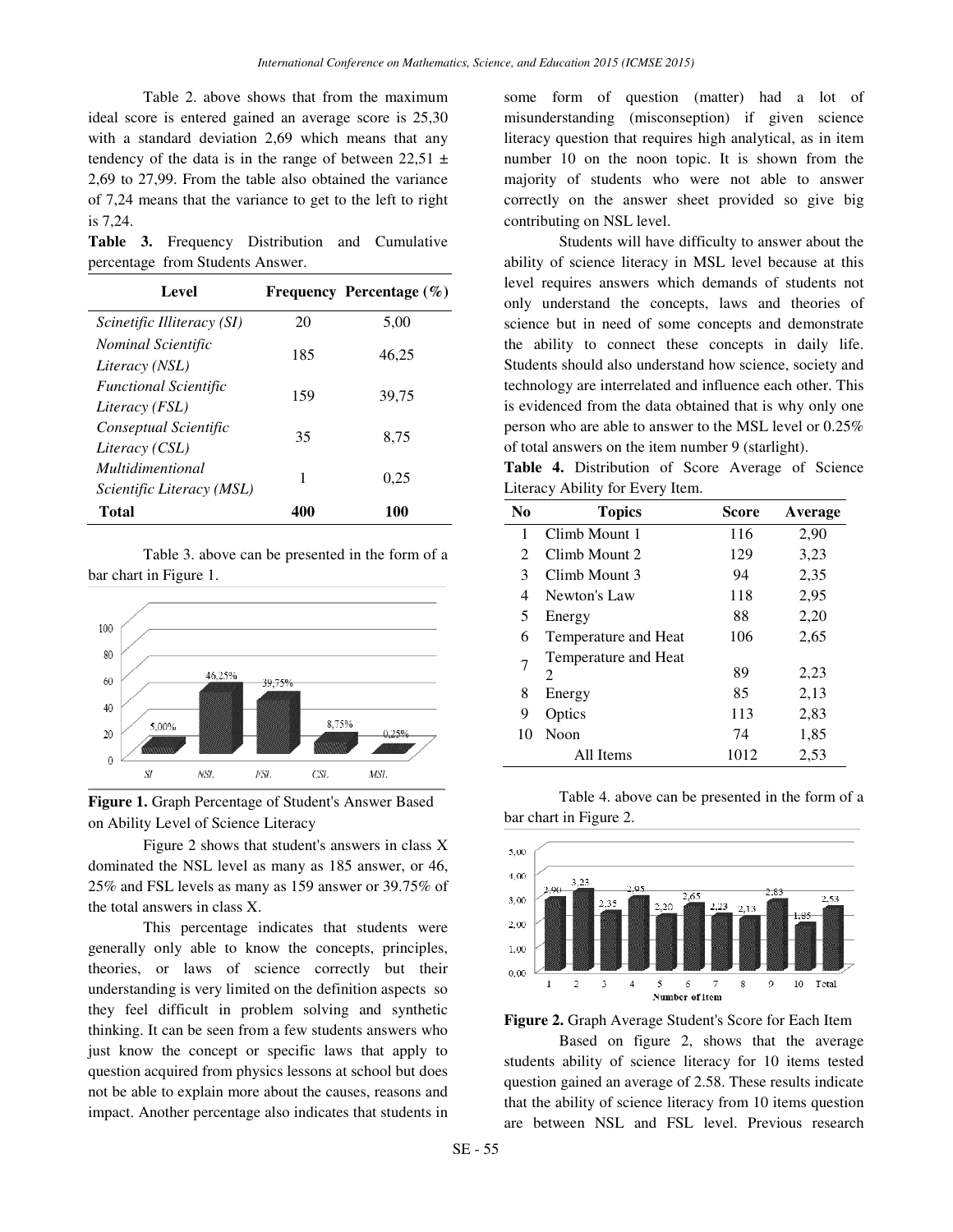conducted by Soobard & Rannikmae (2011), which is "assessing the student's level of science literacy using interdisciplinary scenario" concluded that all student's answer that were tested are generally included in FSL level as many as 54% of all student's answers class X.

|                             |                        | Student's Answer (%)                               |                                             |                                                          |                                                   |                                                                |
|-----------------------------|------------------------|----------------------------------------------------|---------------------------------------------|----------------------------------------------------------|---------------------------------------------------|----------------------------------------------------------------|
| N <sub>0</sub>              | <b>Topics</b>          | <i><u>Scientific</u></i><br><b>Illiteracy (SI)</b> | <b>Nominal Scientific</b><br>Literacy (NSL) | <b>Functional</b><br><b>Scientific Literacy</b><br>(FSL) | Conseptual<br><i>Scientific</i><br>Literacy (CSL) | <b>Multidimentional</b><br><b>Scientific Literacy</b><br>(MSL) |
|                             | Climb Mount 1          | 2,50                                               | 5,00                                        | 92,50                                                    | 0.00                                              | 0,00                                                           |
| $\mathcal{D}_{\mathcal{L}}$ | Climb Mount 2          | 0.00                                               | 15,00                                       | 47,50                                                    | 37,50                                             | 0,00                                                           |
| 3                           | Climb Mount 3          | 0,00                                               | 67,50                                       | 30,00                                                    | 2,50                                              | 0,00                                                           |
| 4                           | Newton's Law           | 5,00                                               | 37,50                                       | 15,00                                                    | 42,50                                             | 0,00                                                           |
| 5                           | Energy                 | 5,00                                               | 72,50                                       | 20,00                                                    | 2,50                                              | 0,00                                                           |
| 6                           | Temperature and Heat   | 0,00                                               | 35,00                                       | 65,00                                                    | 0,00                                              | 0,00                                                           |
|                             | Temperature and Heat 2 | 10,00                                              | 57,50                                       | 32,50                                                    | 0.00                                              | 0,00                                                           |
| 8                           | Energy                 | 7,50                                               | 72,50                                       | 20,00                                                    | 0,00                                              | 0,00                                                           |
| 9                           | Optics                 | 5,00                                               | 15,00                                       | 75,00                                                    | 2,50                                              | 2,50                                                           |
| 10                          | Noon                   | 15,00                                              | 85,00                                       | 0,00                                                     | 0,00                                              | 0,00                                                           |

According to the table 5, stated that question number 1 (Climb Mount 1), number 2 (Climb Mount 2), and number 3 (Climb Mount 3) are in higher category than other question. This is because the topics discussed on the question concerning science in general and often encountered in everyday life. In question number 4 showed that the students ability of science literacy in class X dominated the CSL level, that was 42.50%. This is due to discuss on the involving of newton laws of physics are the sciences was recently studied in class X on the competence "applying Newton's law as a fundamental principle of dynamics for straight motion, vertical motion and circular motion. Furthermore, the number 5, it appears that the students ability of science literacy in class X dominated on NSL level, that was 72.50%. This indicates the low ability of students in this item. It was learned in class XI on the competence "analyze relationship between effort, energy changes, and the law of conservation of mechanical energy. While number 6 and 7 appears that the studen's ability of science literacy in class X was high. Based on the table 4 total score obtained were 106 and 89. This was because the matter is discussed regarding the science of physics, namely temperature and heat that was recently studied in class X on the competence "to analyze the effect of heat on a substances and analyze how heat transfer". Number 8 was seen that the student's ability of science literacy predominantly at the NSL level, it was 72.50%. This was because energy was discussed regarding science of physics that learned in class XI on the competence "to analyze the relationship between effort, energy changes,

and the law of conservation of mechanical energy". Number 9 was seen that the student's ability of science literacy in class X was 113. This was because optics was discussed regarding the science of physics, learned in class X on the competence "applying optical devices in everyday life". Furthermore, the number 10, it appeared that the majority student in class X experiencing misconceptions seen from the low total score , that was 74. This was because this matter involves the science of physics learned in junior high school with the basic competencies describe the distribution of motion of the earth, moon, and artificial satellites as well as the effect of interaction. At number 10 the real answer was because the tilt of 23 ° earth but most students to answer because the Earth's rotation and revolution of the sun.

Based on the final school exam obtained from the physics teachers seen that in general the matter at the level of C2 (understanding) and C3 (applications). The matter generally requires a response in the form of decription meaning of concepts, laws, theories, and principles of physics and how its application in the form of a matter of calculation. From these explanations it appears about the teachers gave exam was a matter that fall into the category of FSL that is a matter which generally requires a response in the form of description and understanding of concepts, laws, theories, and principles of physics material learned in class. This indicates that the average response tenth grade students at SMAN Khusus Jeneponto is in the FSL category because in general about the teachers gave when the exam is a matter that is at the level of FSL. Soobard & Ranniknae